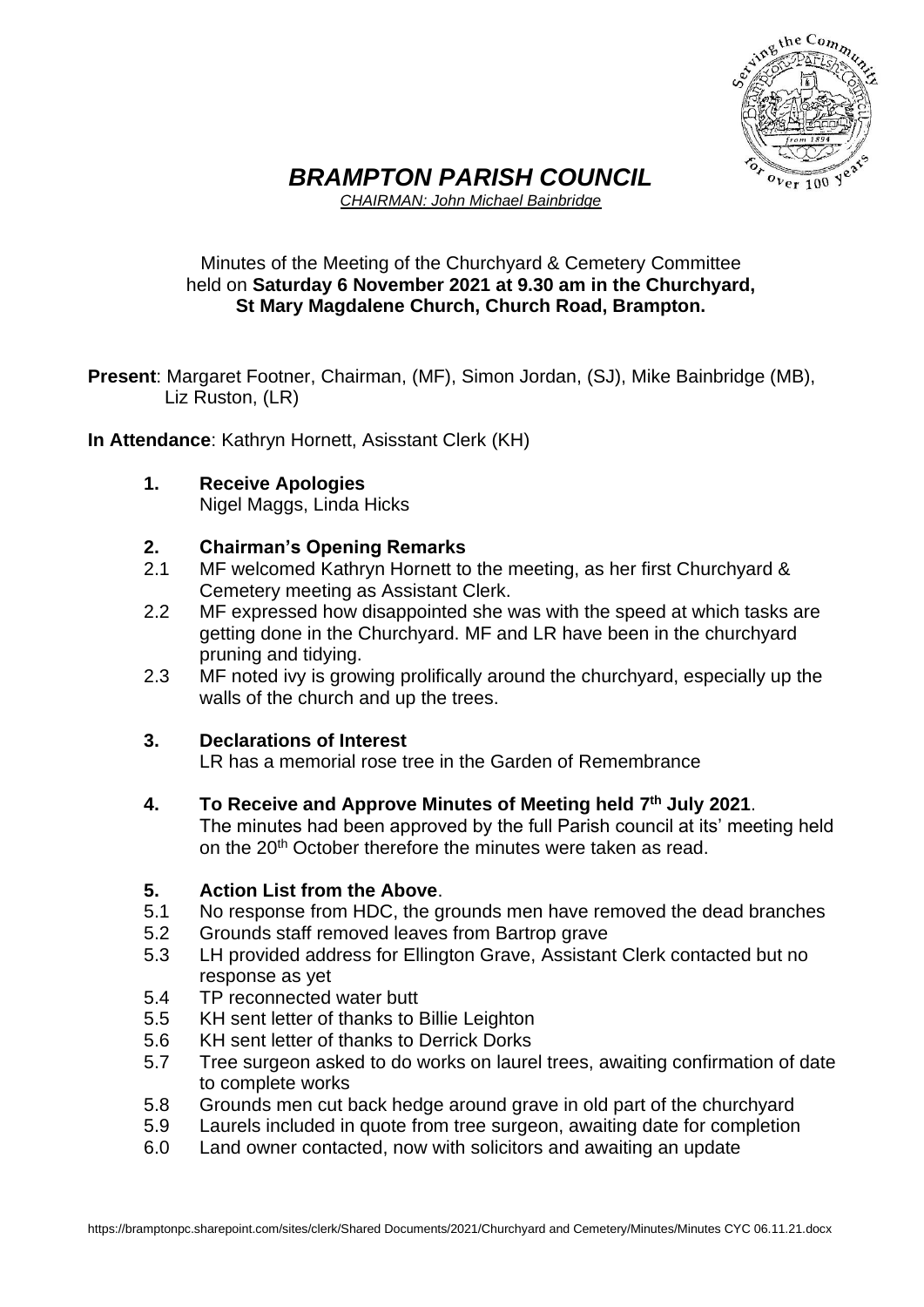- 6.1 Stonemasons contacted with regards to tomb in disrepair; two stonemasons been out but been unable to lift the tomb. Awaiting a date when all 4 stonemasons can attend on the same day to lift.
- 6.2 Grounds men weeded Montague pathway
- 6.3 Grounds men strimmed grave of James Holt
- 6.4 No family to contact regarding plants to be removed on grave of William Templeton, grounds men to be asked to remove
- 6.5 Letter sent to family of Steven Holland
- 6.6 Letter sent to family of John Baxter
- 6.7 No Francis McDonaugh documented on graveyard plan or alphabetical list of burial, so no family details to contact
- 6.8 Letter sent to family of Alice Richards, RE: fallen headstone
- 6.9 Families contacted RE: dying memorial rose trees
- 7.0 Grounds men actioned the removal of trees in Garden of Remembrance
- 7.1 Grounds men still need to remove ivy growing up lime tree
- 7.2 Grounds men still need to remove suckers from rose trees

### **6. To discuss the future Burial Ground – Update**

The matter is now with the solicitors and is being dealt with between them. The office is awaiting an update.

**7. To discuss the Tomb in Disrepair in the Closed Part of the Churchyard** Awaiting all four stonemasons to be available on the same day as two previously visited the site but were unable to move the stone. Clerk has chased via email.

### **8. To discuss the trees work quoted to be pruned inc. laurel trees**

- 8.1 Awaiting tree surgeon to come back with planning permission to able to deal with pine trees within quote
- 8.2 MF informed that laurels are becoming gravely overgrown, and requested tree surgeon to come out to complete works on the laurels whilst waiting for planning for the pine trees
- 8.3 Committee agreed this was sensible, Clerk to contact tree surgeon to request attendance of the laurel trees whilst waiting for planning for the remaining trees

#### **9. Memorial rose trees to be replaced**

- 9.1 At the time of the July meeting, seven rose trees were identified as needing replacing – these people were contacted, and four families asked to replace the tree, one owner was deceased, one had changed addresses so we could not contact, and the other decided against replacing.
- 9.2 One family asked to take over and replace the three trees that would not be replaced, for the various reasons. The committee decided against this and would not allow new trees, only to replace those that currently have a tree in place.
- 9.3 LR noted some of the stakes need replacing or need sharpening at the bottom.
- 9.4 LR and KH to liaise to organise purchase of new trees
- **10. Request for angel on Memorial for Elijah David Lewis Samuel – Plot 1552 New Cem III**
- 10.1 MF reminded the committee that they previously had said no to the request of placing an angel on the memorial.
- 10.2 KH informed the committee that it was the Co-opertive Funeral Care that contacted BPC to challenge the decision, and not the family.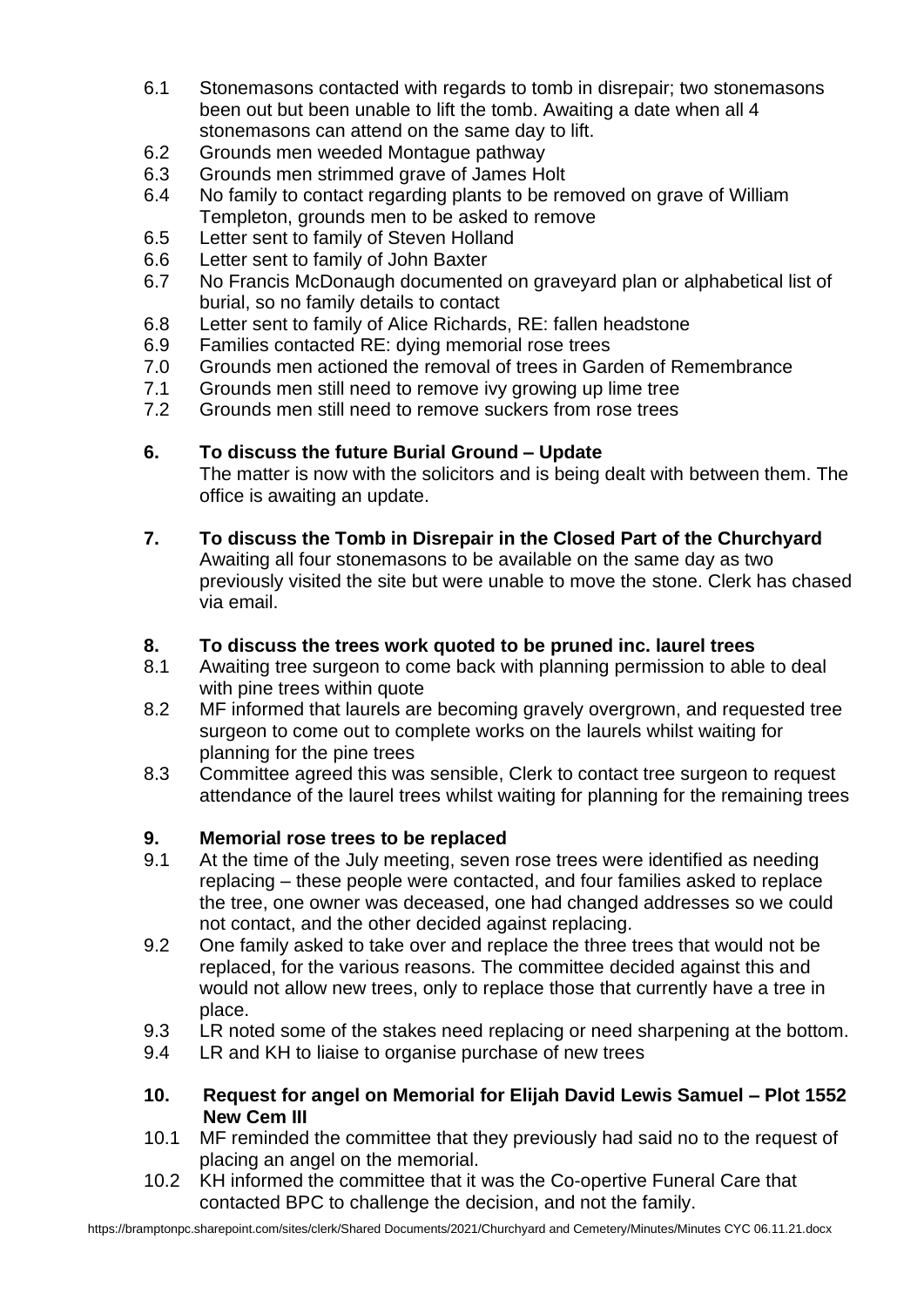10.3 Committee agreed to proceed with the previously agreed decision, but due to the unclear rules and regulations they can only advise of their decision.

## **11. Price increase for Memorial Obelisk Plaques**

- 11.1 KH informed committee that Columbaria have increased the prices for the plaques to be purchased for the obelisk; prices have increased from £66 to £75+ VAT.
- 11.2 It was asked whether the committee wanted to increase their charge price but the committee agreed that it was unnecessary to increase our charge price.

## **12**. **Budgets**

The Clerk reports an expected income of £7,800 and an expenditure of £15,220 for 21/22.

## **13. Inspection**

- 13.1 Grounds men to remove plants and unnecessary additions to grave of William Templeton plot no. 1531 New Cem III as no family
- 13.1.1 Grounds men are to remove glass jars/vases when seen
- 13.1.2 Grounds men are to remove damaged, faded or decaying cut flowers, wreaths and mourning cards, when seen
- 13.1.3 Dip/Hole in asphalt path, to the left of the church door, to be repaired
- 13.1.4 Ivy to be removed from church wall to the left of the church door when looked at; behind bushes, in alcove
- 13.1.5 Dead branch overhanging footpath, at the left of the fork in the path, near new church wall
- 13.1.6 The ivy to be removed from the tree, as above
- 13.1.7 Remove leaves, where possible
- 13.1.8 Clear downpipe of water butt, as constantly blocked. If water butt is leaking, please remove
- 13.1.9 Laurels at far back, left of old part of churchyard to be cut urgently as severely overhanging footpath
- 13.2 Mud beginning to encroach all footpaths, to be taken back and cleared
- 13.2.1 To maintain the hedge at far back of old part of churchyard, around grave containing an angel
- 13.2.2 To use root killer on all large weeds around churchyard, after Hunts Rotary clear up  $(20<sup>th</sup>$  Nov)
- 13.2.3 To use root killer on weeds around grave of Elizabeth Crawley plot no. 175 Triangle I, and surrounding
- 13.2.4 Take out four trees, surrounding Garden of Remembrance rose trees
- 13.2.5 Remove and/or sharpen stakes supporting rose trees in Garden of Remembrance
- 13.2.6 Remove tree in center of rose trees, in Garden of Remembrance, and replace with shrub or small tree – with advice
- 13.2.7 Move Carole Measures rose tree, and place where John Hewson currently stands (John Hewson family decided against replacing)
- 13.2.8 To contact the family of Olive Plant, Garden of Remembrance, regarding the excessive artificial plants and statues on the plaque

## **Job List for Huntingdon Rotary Clean Up on 20th November**

- To remove ivy from trees and headstones
- To remove seedings & sapling trees, without spiral or stake, throughout the churchyard (Steve pictured)
- General tidying of leaves